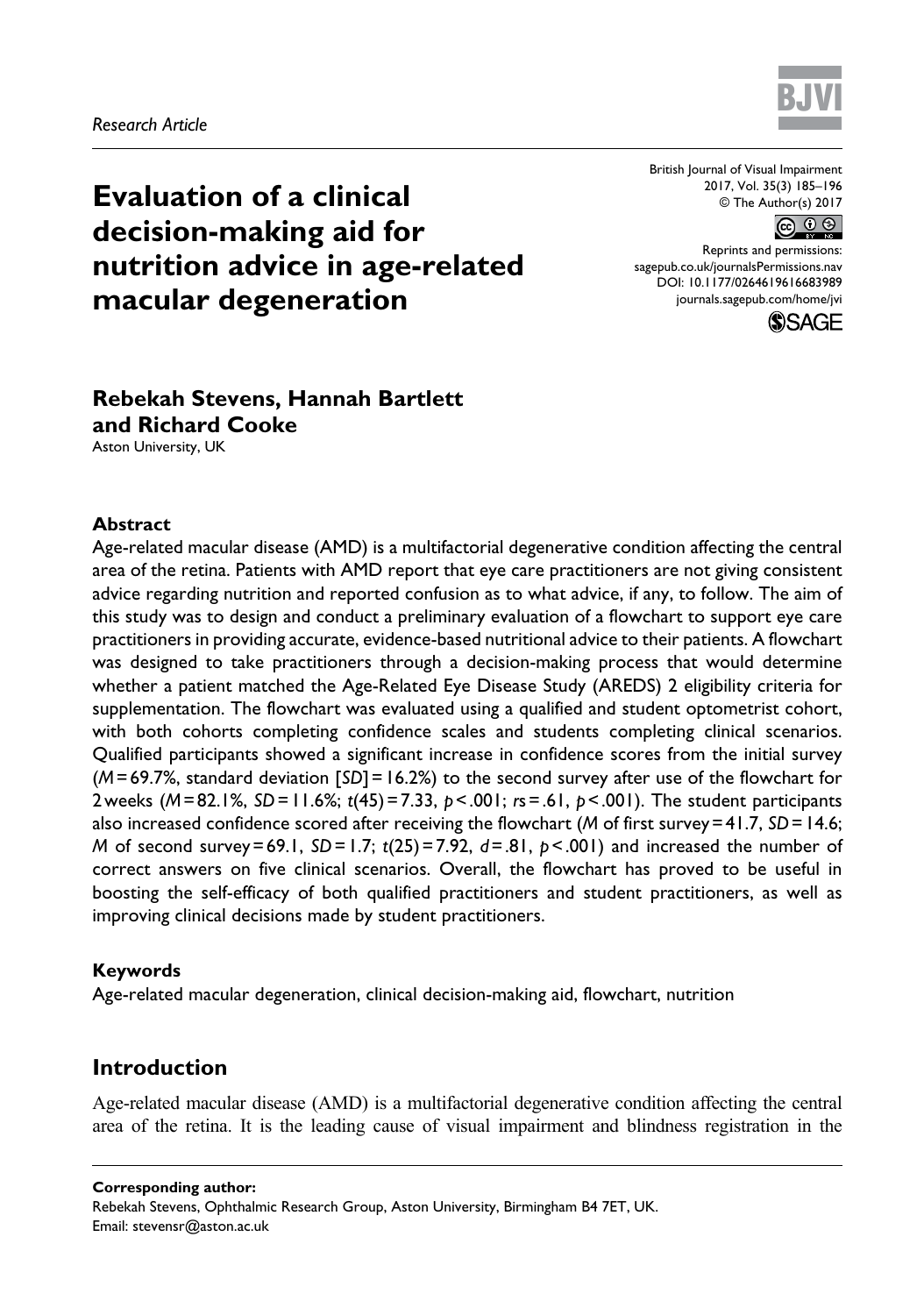developed world (Royal National Institute of Blind People [RNIB], 2010). A rapidly ageing population has raised the priority of reducing the risk for age-related eye diseases that impair sight and quality of life. As there are currently 9.7million people aged 65 and older in the United Kingdom and by 2020 one in five UK citizens will be aged 65 or older (National Institute for Health and Care Excellence, 2008), it is imperative that more is learnt about AMD and done to help those with the condition.

The role of oxidation in the development of AMD has prompted interest in the use of antioxidant supplementation for reducing the risk of progression of the condition. The Age-Related Eye Disease Study (AREDS; 2001) investigators reported that taking a supplement containing vitamins E and C, beta-carotene, and zinc reduced risk of progression of the disease by 25%. Since then, the carotenoids lutein  $(L)$  and zeaxanthin  $(Z)$  have been identified as nutrients that can provide a protective role against progression of AMD due to their antioxidant and photo protective properties (Beatty, Nolan, Kavanagh, & O'Donovan, 2004). Recently, the Age-Related Eye Disease Study 2 (AREDS 2) (Chew et al., 2013) found that people who took a supplement containing L and Z had their risk of progression reduced by 18%.

Despite results from AREDS studies, there remains confusion among patients and practitioners about what supplements to take and what foods should be consumed (Kent, 2007). Many patients turn to organisations such as the Macular Society – the UK charity that supports people with AMD and provides information via its helpline, website, and journals. Following the results of AREDS 2, the Macular Society have advocated the use of AREDS 2 formulation, where appropriate, and eating vegetables that are L&Z rich such as eggs, spinach, and kale (Hosseini, Mosallaei, & Kalameh, 2009). However, recent surveys of its members found that many were not taking a clinically proven nutritional supplement (Stevens, Bartlett, Cooke, & Walsh, 2014) or consuming adequate amounts of L&Z (Stevens, Bartlett, & Cooke, 2015).

Aggressive marketing of particular nutritional formulations makes it difficult for patients and practitioners to make research-based choices. Research has shown that given more choices, patients can become overwhelmed (Kent, 2007). Supplements are not regulated in the same manner as medication in the United Kingdom (EU Directive, 2002), and it is very difficult to identify which supplements are likely to be of any benefit.

In a similar way, the information available in newspapers and magazines and on the Internet can be conflicting as to which are the best dietary sources of lutein and zeaxanthin. Other barriers that prevent patients from taking preventative measures include poor communication with practitioners, misinformation in the marketplace, and age-related compliance problems (Kent, 2007).

Patients reported that eye care practitioners were not giving consistent advice regarding nutrition and reported confusion as to what advice, if any, to follow. However, there are currently no guidelines for patients for practitioners to follow when advising patients about nutrition. Practitioners are often unsure, or lack confidence, when giving advice outside of their area of expertise, even when this advice is consistent with general health advice (Turner, Nicholson, & Sanders, 2011).

The aim of this study was to design and conduct a preliminary evaluation of a clinical decisionmaking aid (CDA) to support eye care practitioners in providing accurate, evidence-based nutritional advice to their patients. As treatment for advanced AMD accounts for 1% of the total National Health Service (NHS) drugs budget (Owen et al., 2012; Vision 2020 UK, 2012), educating AMD patients about nutrition could have significant impact on NHS resources and patient quality of life.

## **Method**

### *Design of the decision-making aid*

In medicine, flowcharts have been used to aid diagnosis, treatment options and advice given to patients (Bailey et al., 2016). Because they use symbols or diagrams, they are able to be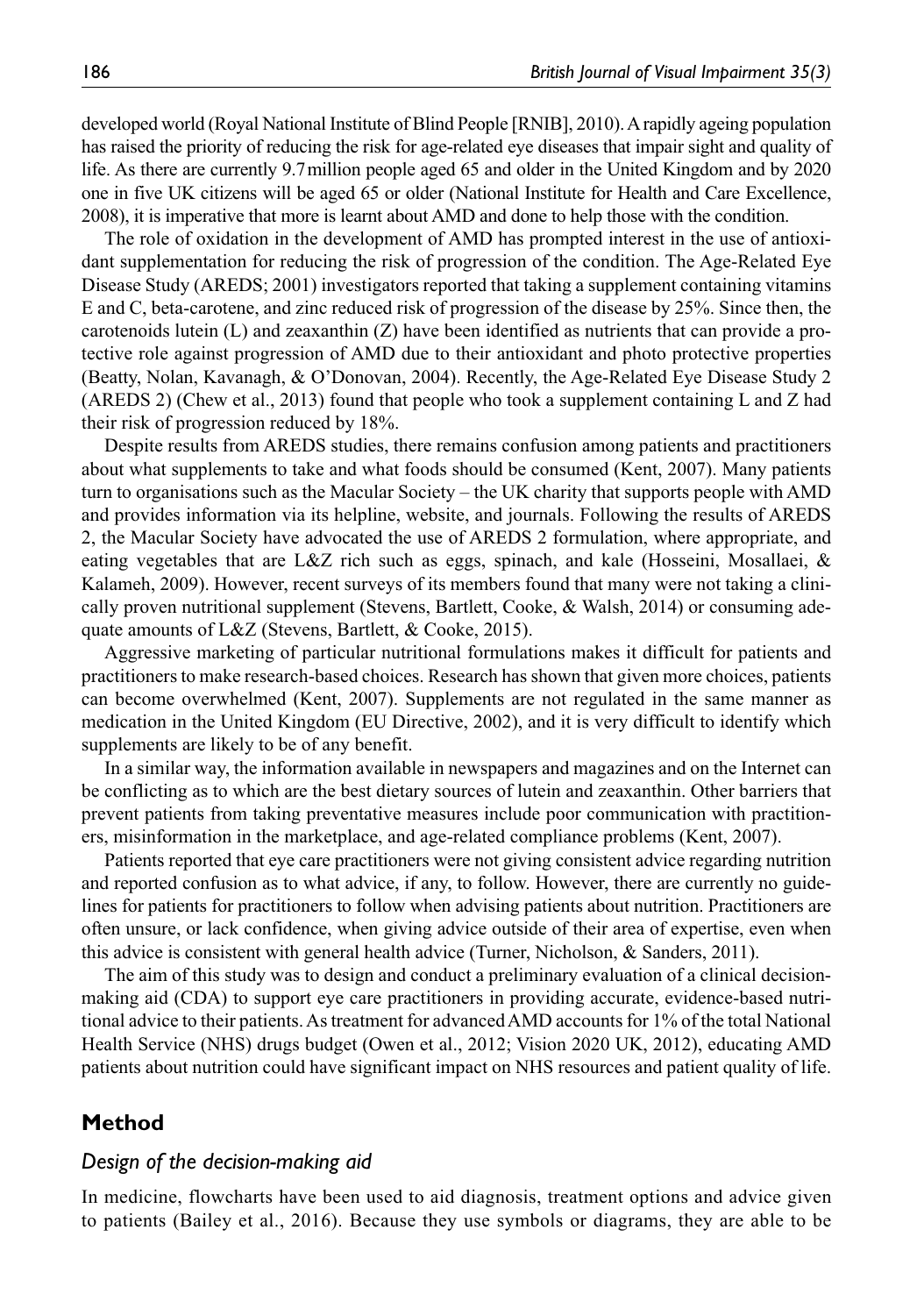

**Figure 1.** Flowchart given to eye care practitioners to assist in nutrition advice. Practitioners to start with the 'better' eye.

used in settings where time is limited, since users can absorb information very quickly. Flowcharts are often space efficient too and can be placed on clinic walls or pin boards so practitioners can have easy access. As such, a flowchart makes an ideal CDA for all practitioners to use and an ideal way to implement an intervention for consistent nutritional advice for patients with AMD.

A flowchart was designed to take practitioners through a decision-making process that would determine whether a patient matched the AREDS 2 eligibility criteria for supplementation. The question to be answered by the flowchart was: 'what nutritional advice should be given to patients with, or at risk of, AMD'? The most recent large-scale clinical research available to answer this question is the AREDS 2 (Chew et al., 2013); the study's inclusion and exclusion criteria can be used to decide when it is appropriate to advise the AREDS 2 nutritional formulation.

The flowchart (Figure 1) was initially drafted in Microsoft Word using the shapes function. The top of the flowchart started with consideration of the retinal examination. If a patient had a normal macula, but had a family history of AMD, a branch of decisions was created to determine whether they would benefit from dietary modification. If the patient did have a nonnormal macula, the branches following determined whether the patient fitted into the AREDS 2 inclusion criteria or whether they would benefit from dietary modification only. If the findings were not related to AMD, referral for an ophthalmological opinion was advised. The final outcomes were split into either dietary modification (advice one) or supplementation (advice two).

Once the design had been decided upon, the chart was then created in flowchart software Lucidchart (Lucid Software Inc., Draper, UT, USA), with 'yes' and 'no' decision lines.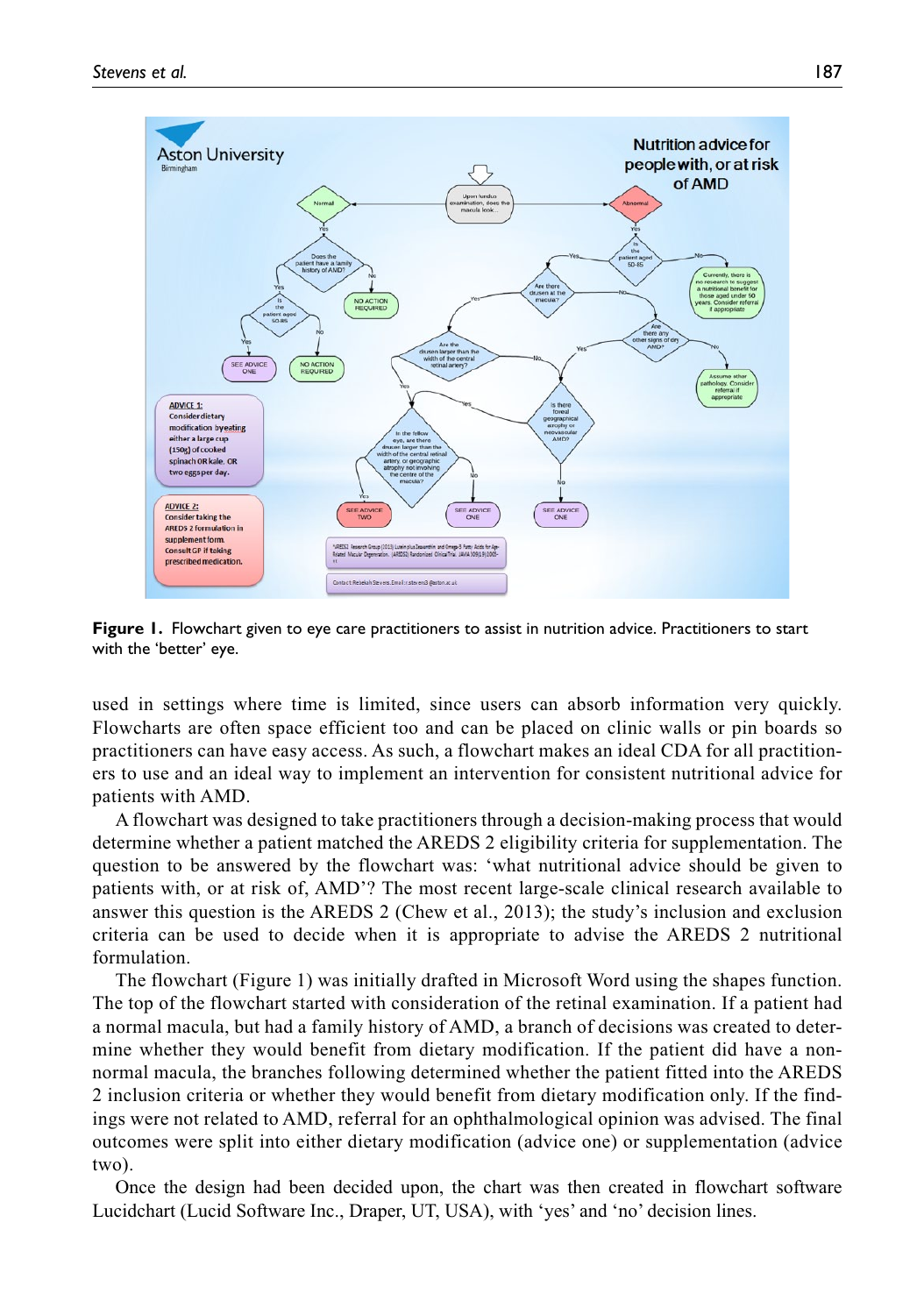**Table 1.** Seven-item scale assessing self-efficacy.

- A. I am confident that I could classify the type of AMD a patient has based on retinal signs
- B. I am confident that I can advise a patient with AMD on the relationship between AMD and nutrition C. I am confident that I can advise a patient with AMD on what foods to eat that might be beneficial for
- their condition
- D. I am confident that I can advise a patient with AMD on the quantities of foods that might be beneficial for their eye health
- E. I am confident that I can advise a patient with AMD on when nutritional supplementation may be beneficial
- F. I am confident that I can advise a patient with AMD on what supplements to take and what dosage to recommend
- G. I am confident with talking about nutrition to those at risk of AMD

AMD: age-related macular disease.

#### *Evaluation of the flowchart*

Pilot testing of the flowchart was conducted by sending the flowchart to 25 optometrists connected to Aston University who worked in hospital, independent, multiple and university practices by email, asking for their input into the usability of such an aid. The optometrists were asked to comment on any aspect of the flowchart. All 25 provided positive feedback, with some also providing useful comments about how to amend the aid to make it more user-friendly – for instance by defining terms like 'geographic atrophy' with photos. These suggestions were incorporated into the final version.

A key outcome of using the flowchart is to increase the confidence of practitioners in giving advice on dietary intake. Self-efficacy is a measure of the confidence that a person has in their ability to perform a behaviour, such as give dietary advice to AMD patients (Lyons, Dunson-Strane, & Sherman, 2014). Self-efficacy was measured to assess the impact of using the flowchart on practitioner's confidence. Evaluating self-efficacy using scales gives researchers an idea of whether a subject is likely to accomplish a task in the future. Self-efficacy scales have been used in many surveys of medical practitioners' confidence in performing certain procedures or giving advice to patients (Chapin, Coleman, & Varner, 2011; Lyons et al., 2014; Turner et al., 2011). Moreover, a survey of clinicians perceptions of computerised protocols demonstrated that the biggest predictor of intention to use a computerised protocol was beliefs about self-efficacy (AREDS 2, 2013), highlighting how important self-efficacy is in following advice.

A survey was created that asked participants to rate their confidence and self-efficacy out of 100 (in 10 increment steps) when performing certain tasks such as giving nutritional advice to patients or classifying the type of AMD seen in a patient. This survey was created using Bristol Online Survey software (University of Bristol, Bristol, UK).The seven-item statements included in the survey are shown in Table 1.

These items were chosen because they cover all decisions that need to be contemplated when determining when and what nutritional advice should be given to a patient based on the AREDS 2 criteria, that is, determining that a patient had drusen and geographic atrophy, advising a patient that AMD and nutrition are linked, determining what foods are beneficial and how much, knowing which patients require supplementation, which supplements to take (and how much), and advising those that have a family history of AMD or are at risk.

Demographic information was also elicited by questions on age, gender, number of years practising (where appropriate), the country practising in (as nutritional advice has been shown to vary in other countries [Smick, 2014]), and the number of AMD patients seen each week.

A self-efficacy survey was repeated by participants after using the flowchart. This survey was the same as the initial survey and used the same items to rate the participant's confidence and selfefficacy out of 0 to 100 in 10 increment steps.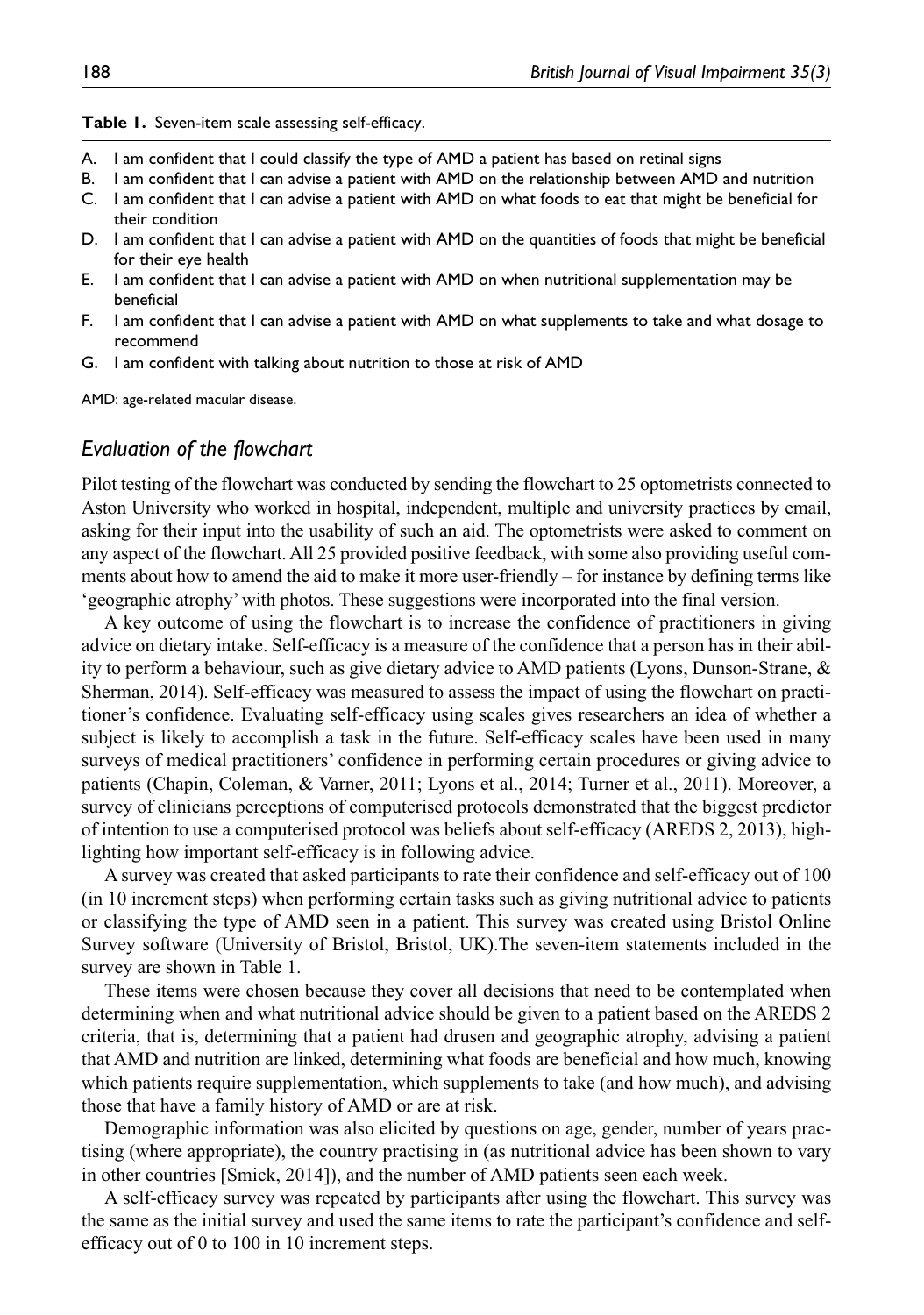# *Ethical approval*

The procedures for both qualified practitioners and student practitioners followed were in accordance with the ethical standards of the Aston University Ethics Committee on human experimentation that conform to the Declaration of Helsinki 1975 (DoH, 2009), revised Hong Kong 1989; application number 717.

# *Recruitment and delivery protocol*

The project was two-pronged as it was conducted on two groups of participants: qualified practitioners and student practitioners.

*Qualified practitioner recruitment.* Two professional optometry journals agreed to run a 200-word feature of the study. Readers were advised to email their interest in the study to R.S. and they would receive a document with the study information. The inclusion criteria for the qualified practitioner study were that the participant was a qualified optometrist or ophthalmologist that had completed their pre-registration period.

*Delivery protocol.* Participants were sent a URL to the initial survey on Bristol Online Surveys where they could enter their demographic details and complete the self-efficacy questionnaire prior to receiving the flowchart. At the end of the survey, a further link sent them to an Aston University website which provided them study information, with the flowchart and a list of frequently asked questions. Participants entered an email address so that we could send them the follow-up survey 2weeks later. Participants were sent a URL to the final survey, where they completed the self-efficacy questionnaire for the second time. If they had any other questions, they could email the researcher (three participants wanted extra clarification regarding supplements).

The delivery protocol can be summarised as follows:

Stage 1 – Complete baseline self-efficacy survey ↓ Stage 2 – Receive flowchart and use for 2weeks ↓ Stage 3 – Complete final self-efficacy survey

*Student practitioner recruitment.* For student optometrists, it was important that only students who had reached a sufficient level of knowledge about AMD were included in the study. Final year students have reached an appropriate level in their retinal knowledge to make clinic management decisions, based on the curriculum they will have covered. Aston University currently has one of the largest optometry schools in the United Kingdom, with an intake of approximately 140 students each year. Final year students at Aston University were informed about the study via email and announcements in lectures. If they wished to participate, they needed to come to the data collection session. The data were all collected in one tutorial session.

*Delivery protocol.* If a student wished to participate, they attended a one-off tutorial session. Participants were allocated to group '1' or '2' by numbering them alternately. Students from both groups were asked to view five pairs of retinal photos depicting hypothetical clinical scenarios of patients in various stages of AMD. This type of task is similar to questions that the students will have encountered in university assessments – please see Figure 2 for the scenarios. Information about the patient's age, the type of AMD they had, and if there was any family history of AMD was given underneath the photographs.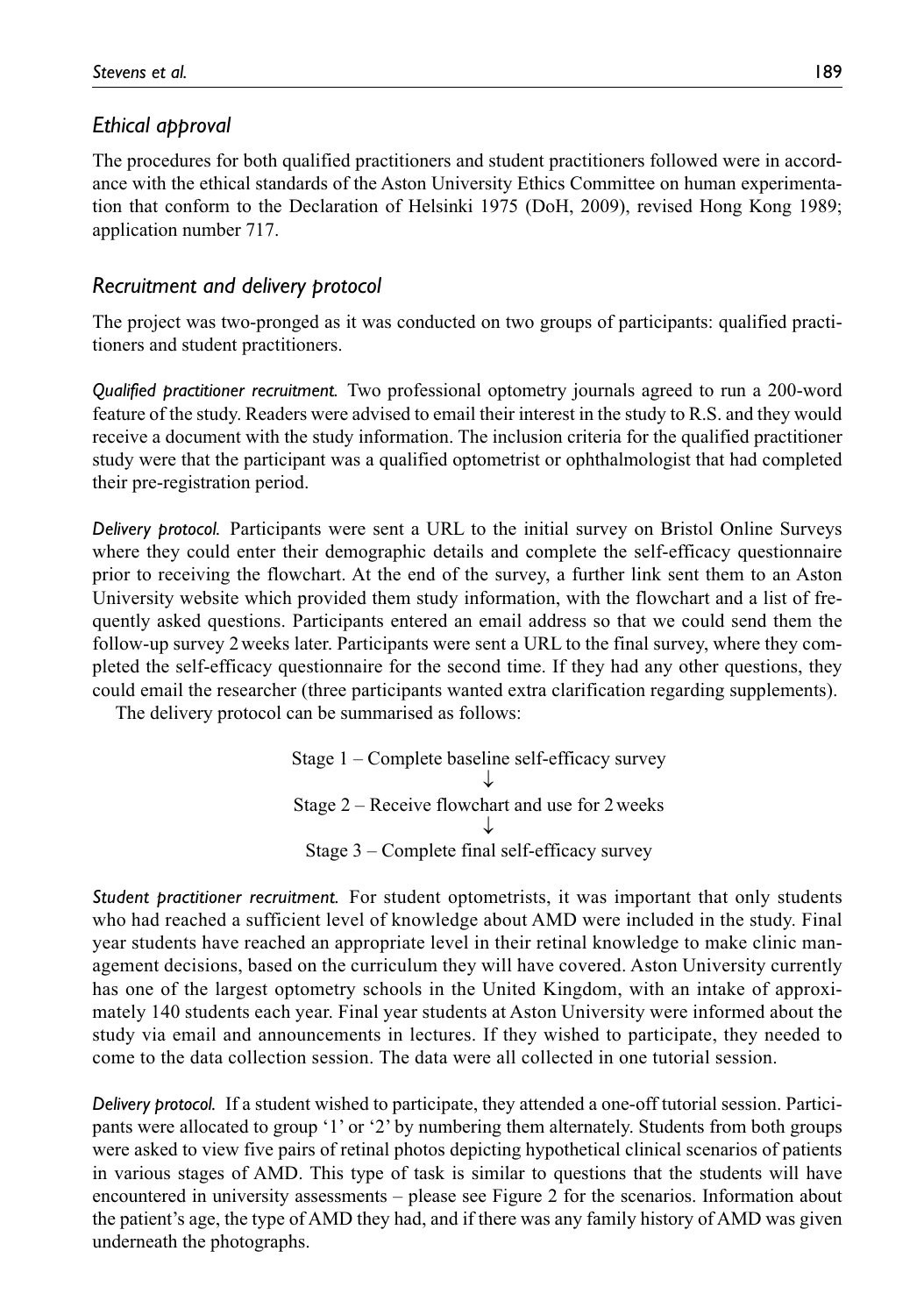

**Figure 2.** Student clinical scenarios.

The students had to then pick the most appropriate nutritional advice to give to each patient from a list of 10 possibilities: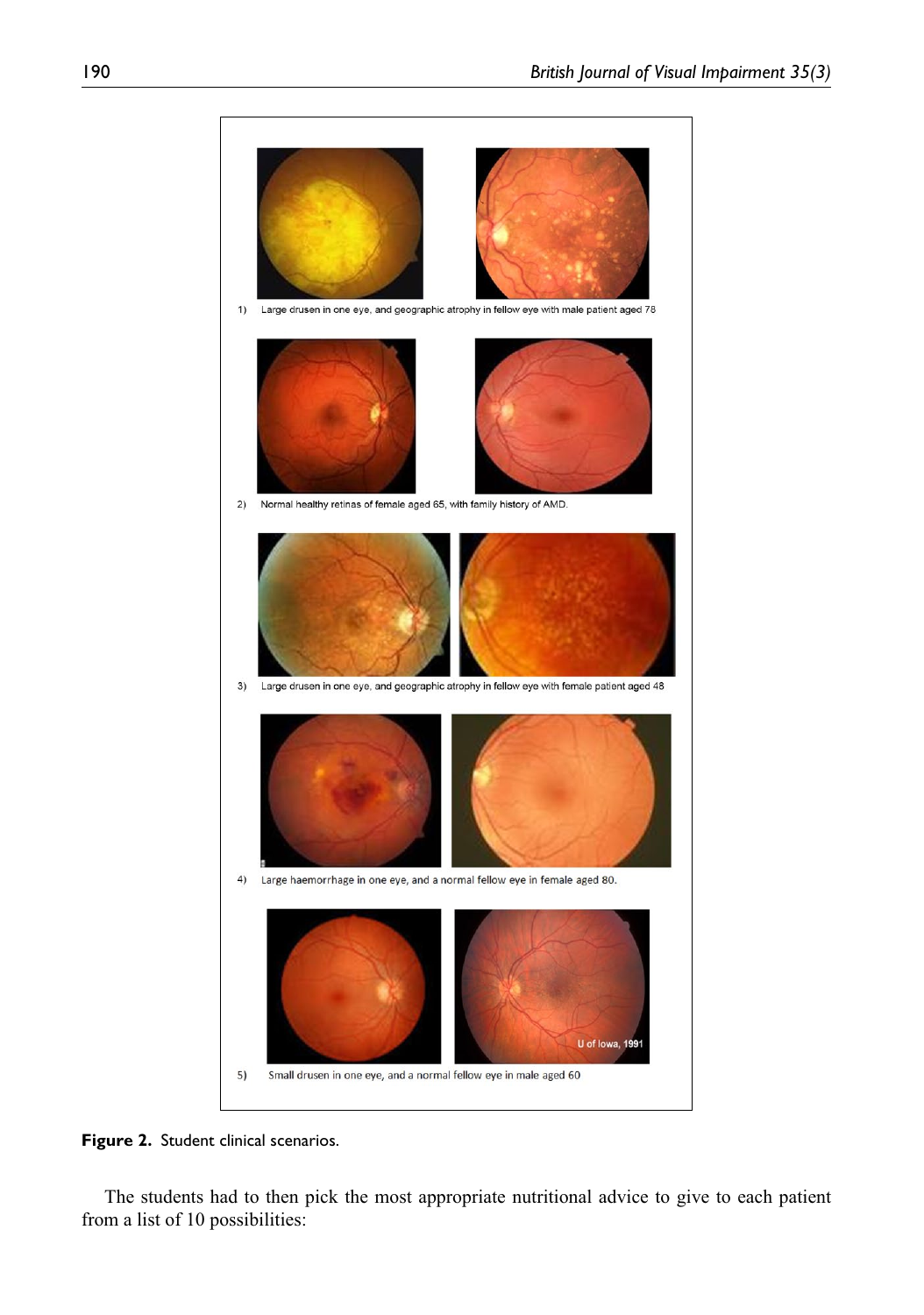- 1. No action required.
- 2. Consider dietary modification by eating either a large cup (150 g) of cooked spinach OR kale, OR two eggs every day.
- 3. Consider dietary modification by eating either a large cup (150 g) of uncooked spinach OR kale, OR two eggs every day.
- 4. Consider dietary modification by eating either a small cup (75 g) of cooked spinach OR kale every day.
- 5. Consider dietary modification by eating two bananas or two mangoes every day.
- 6. Consider taking supplementation of vitamin C 500mg, vitamin E 400 IU, lutein 10mg, xeaxanthin 2mg, zinc 25mg, and copper 2mg every day. Consult general practitioner (GP) if taking prescribed medication.
- 7. Consider taking vitamin C 250mg, vitamin E 800IU, lutein 1mg, xeaxanthin 5mg, zinc 250mg, and copper 20mg every day. Consult GP if taking prescribed medication.
- 8. Consider taking supplementation of lutein 10mg and zeaxanthin 2mg every day.
- 9. Consider taking supplementation of *Ginkgo biloba* and cod liver oil every day.
- 10. Refer immediately for wet AMD treatment.

For each scenario, there was only one correct answer. After this exercise, the participants were asked to complete the self-efficacy survey.

After the students had picked and marked their answers on the given sheet (which were then taken away), the groups were separated into opposite sides of the lecture hall. Group 1 were given a continuing education article about the AREDS 2 from *Optician* journal (AREDS 2, 2013). Group 2 were given the flowchart and the same frequently asked questions that the qualified practitioners received. The participants were then asked to look at the same five clinical scenarios and again pick the most appropriate advice for the patient. Afterwards, the students were asked to complete the self-efficacy survey for a second time. After the exercise, students from both groups were given the correct answers and both packs of information for their own studies.

The delivery protocol can be summarised as follows:



#### *Participants*

Table 2 shows the number of qualified practitioner participants completing the surveys.

A Shapiro–Wilk test for normality (where *p*>.05), and a visual inspection of the data's histograms, normal Q-Q, and box plots showed that the qualified practitioner male survey data were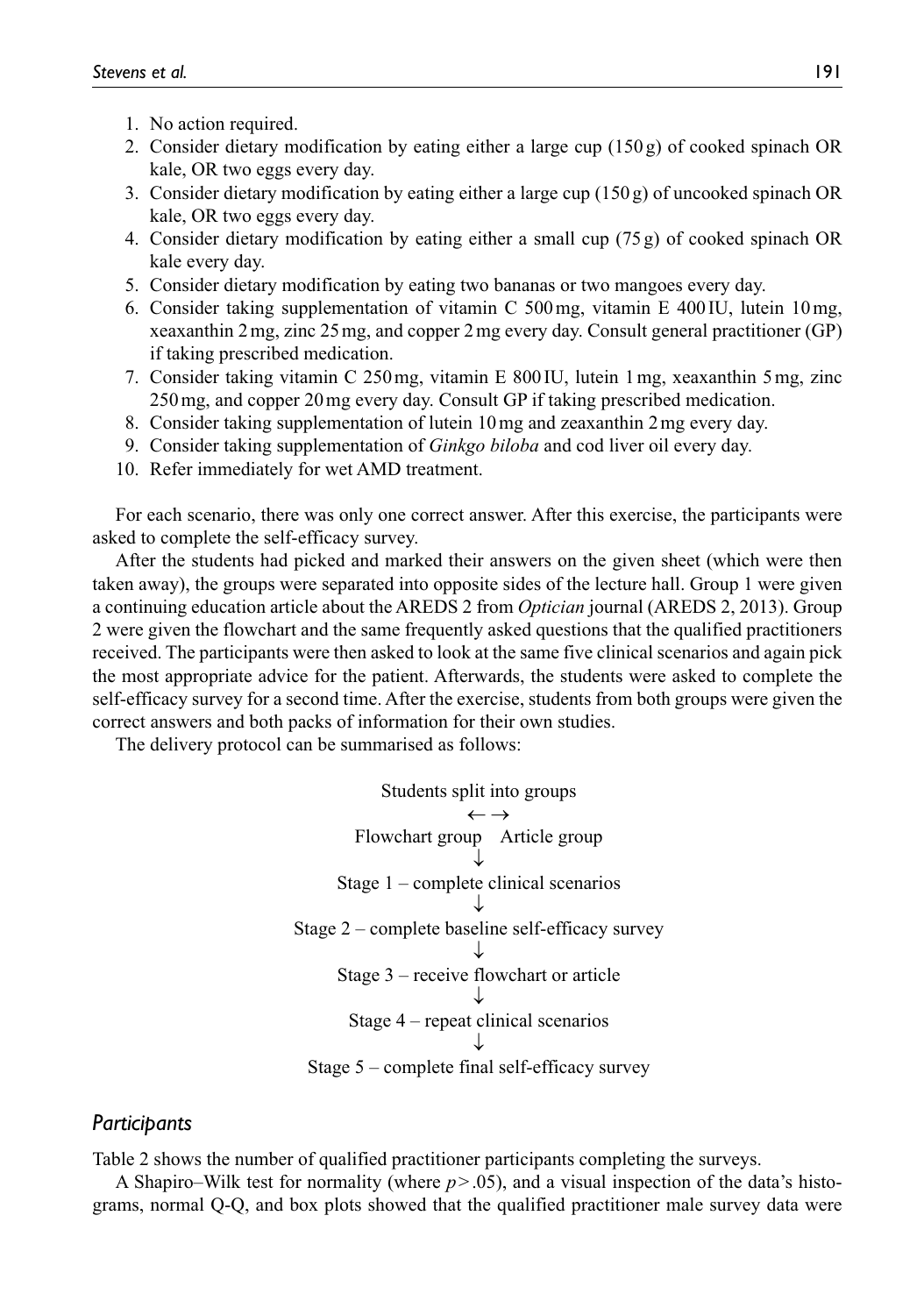|                            | Males | <b>Females</b> | Total | Average age in years | Years practising |
|----------------------------|-------|----------------|-------|----------------------|------------------|
| First survey participants  | 38    | 33             |       | $48.1 \pm 12$        | $23.6 \pm 12.7$  |
| Second survey participants | 25    | 21             | 46    | $45.2 \pm 11.5$      | $22 + 11.7$      |

**Table 2.** Number of qualified practitioner participants completing the surveys, and average age and years practising.

normally distributed, the female data, however, were not. The skewness and kurtosis values for females were also outside of the +1.96 to −1.96 normal range.

A total of 51 final year optometry students participated in the study, 8males and 43 females with a mean age of  $21.7\pm2.9$  years. Of the 51 participants, 25 were allocated to the AREDS 2 article group (group 1, 'article') and 26 participants were allocated to the flowchart information group (group 2, 'flowchart'). Ethnicity was an optional and open question and participants were able to write freely what they felt their ethnicity was in their own words.

The ethnicity of the participants (in percentage) was White 17.6, Indian 15.7, Pakistani 7.8, Sri Lankan 1.9, Bangladeshi 1.9, Arab 1.9, Palestine 1.9, and Asian 11.7%. NB, not all participants answered this as it was optional.

A Shapiro–Wilk test for normality (where *p*>.05), and a visual inspection of the data's histograms, normal Q-Q, and box plots showed that the student survey data were normally distributed.

## **Results**

## *Statistical analysis*

Data from Excel were used in statistical software IBM SPSS to first find the reliability of the survey using Cronbach's alpha and Pearson's correlation. Comparisons between self-efficacy levels were next performed using paired *t*-tests for practitioners. Two-factor analysis of variance (ANOVA) with group (control vs flowchart) and time (baseline, follow-up) as factors was used to analyse differences in self-efficacy and scenario answers in the sample of student practitioners.

## *Qualified practitioner study: results*

*Reliability of the survey.* Reliability of the scale items in the surveys was confirmed using Cronbach's alpha coefficient (a measure of internal consistency, i.e., how closely related a set of items are as a group). Alpha values were high on each occasion=0.87 for the first survey, alpha=0.90 for the second survey. Test–retest correlations between scores at both time points confirmed the reliability of the scale  $(r=.70, p<.001)$ .

*Sample characteristics.* For average confidence scores, there were no differences found between the age of participants, gender, or the number of years practising as an optometrist. Hence, these variables did not appear to influence confidence levels.

There were no demographic differences between the participants who did not complete second survey compared with the participants who did complete the second survey. Chi-square tests showed no significant differences between those who completed the two surveys and gender, ethnicity, age, and number of years practising. Confidence for first survey (on a scale of  $0-100$ )=69.0±18.8, 70.6±12.8, 69.8±15.8. Confidence for second survey  $(0-100)$ =80±14,  $84.6 \pm 7.3$ ,  $82.3 \pm 10.7$ .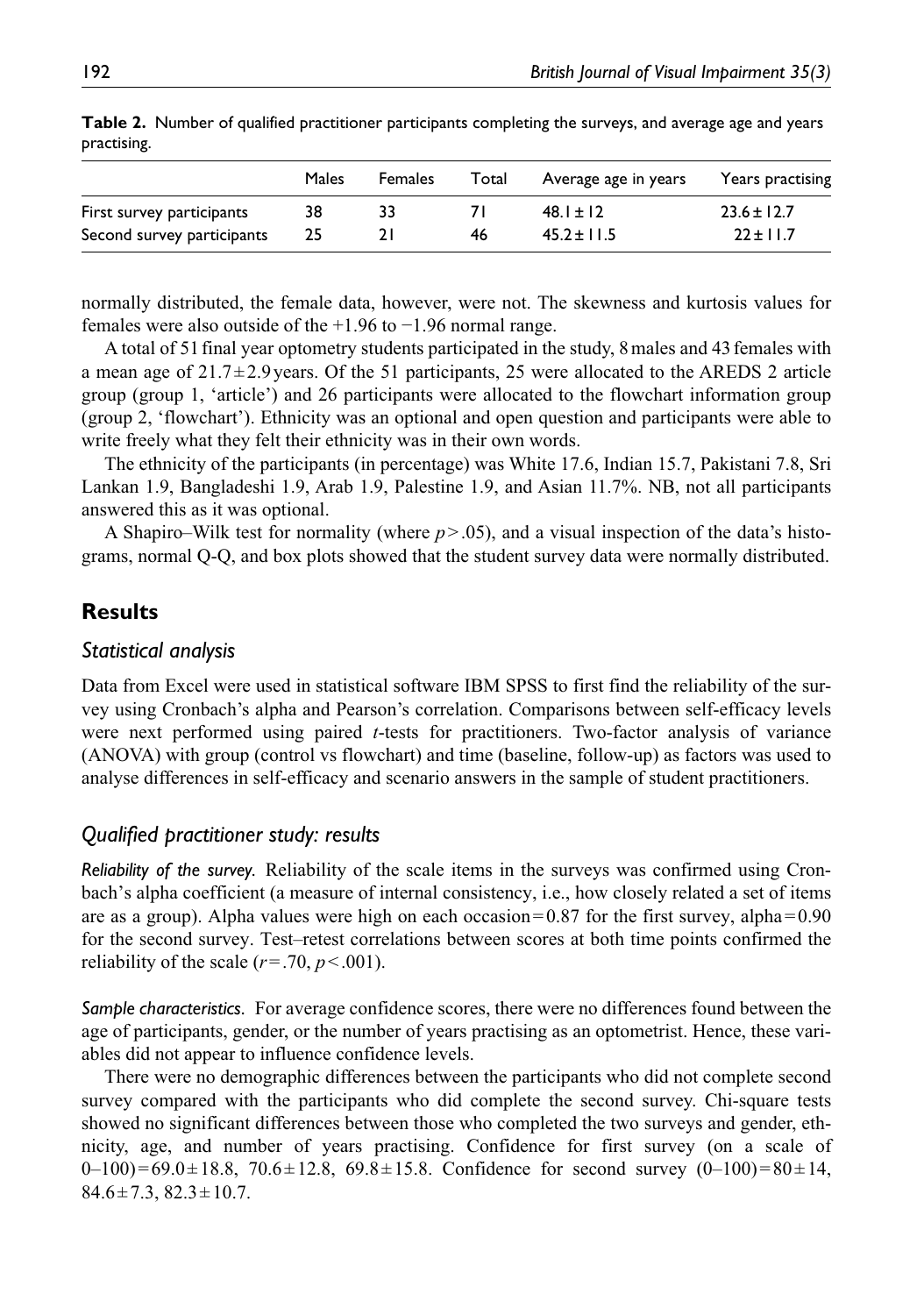| Group     | Survey I | SD   | Survey 2 | SD   |
|-----------|----------|------|----------|------|
| Article   | 42.5     | 15.7 | 64.8     | 12.3 |
| Flowchart | 41.7     | 14.6 | 69.I     | 1.7  |

**Table 3.** Mean confidence scores for student participants.

SD: standard deviation.

Table 4. Mean score of correct answers to clinical scenarios (to 2 d.p.).

| Group     | Mean initial score | Initial SD | Mean second score | Second SD |
|-----------|--------------------|------------|-------------------|-----------|
| Article   | 0.28               | 0.40       | 0.54              | 0.45      |
| Flowchart | 0.35               | 0.42       | 0.68              | 0.34      |

SD: standard deviation.

*Differences between surveys.* A paired-samples *t*-test showed that there was a significant increase in confidence (self-efficacy) scores from the initial survey ( $M=69.7$ , standard deviation [*SD*]=16.2) to the second survey after use of the flowchart for 2 weeks  $(M=82.1, SD=11.6; t(45)=7.33,$  $p<0.001$ ). The effect size was found to be large according to Cohen's categorisation scheme (Cohen's *d*=.88).

## *Student practitioner study: results*

*Reliability of the survey.* Cronbach's alpha coefficient was again used to assess the internal consistency of the self-efficacy scale items in the surveys. Alpha values were high at both time points  $(alpha=0.84$  for the first survey, alpha=0.92 for the second survey). There was a large correlation between scored at the two time points  $(r=.50, p=.01)$ ; this provides evidence of test–retest reliability.

*Confidence scores.* A paired *t*-test showed that there was a significant increase in confidence scores from the initial survey to the second survey after receiving educational materials (see Table 3): group 'article' (*M* of first survey = 42.5,  $SD = 15.7$ ; *M* of second survey = 64.8,  $SD = 12.3$ ;  $t(24) = 7.84$ , *d*=.67, *p*=.01), group 'flowchart' (*M* of first survey=41.7, *SD*=14.6; *M* of second survey=69.1, *SD*=1.7; *t*(25)=7.92, *d*=.81, *p*<.001).

There was not a statistically significant difference in second survey's confidence scores between the two groups, although the group 'flowchart' scores were higher than group 'article'. A twofactor ANOVA, with group as an independent groups factor and time as a repeated measures factor, showed that the main effect of time was significant  $F(1,49)=277.70, p<.001$ . This means that scores were higher at the second time point. In contrast, there was no significant main effect of group which means there was not a statistically significant difference in confidence scores between the two groups. Finally, there was no statistically significant interaction between the confidence scores in the flowchart and article groups and time *F* ratio  $F(1,49)=1.24$ ,  $p=.270$  – although the group 'flowchart' scores were higher than group 'article'.

*Scenario questions.* Table 4 depicts the mean correct answers given to the five clinical scenarios in the baseline (initial) survey and then in the second survey according to each group. For statistical analysis, a correct answer was given a value of '1' and incorrect answers were given a value of '0'.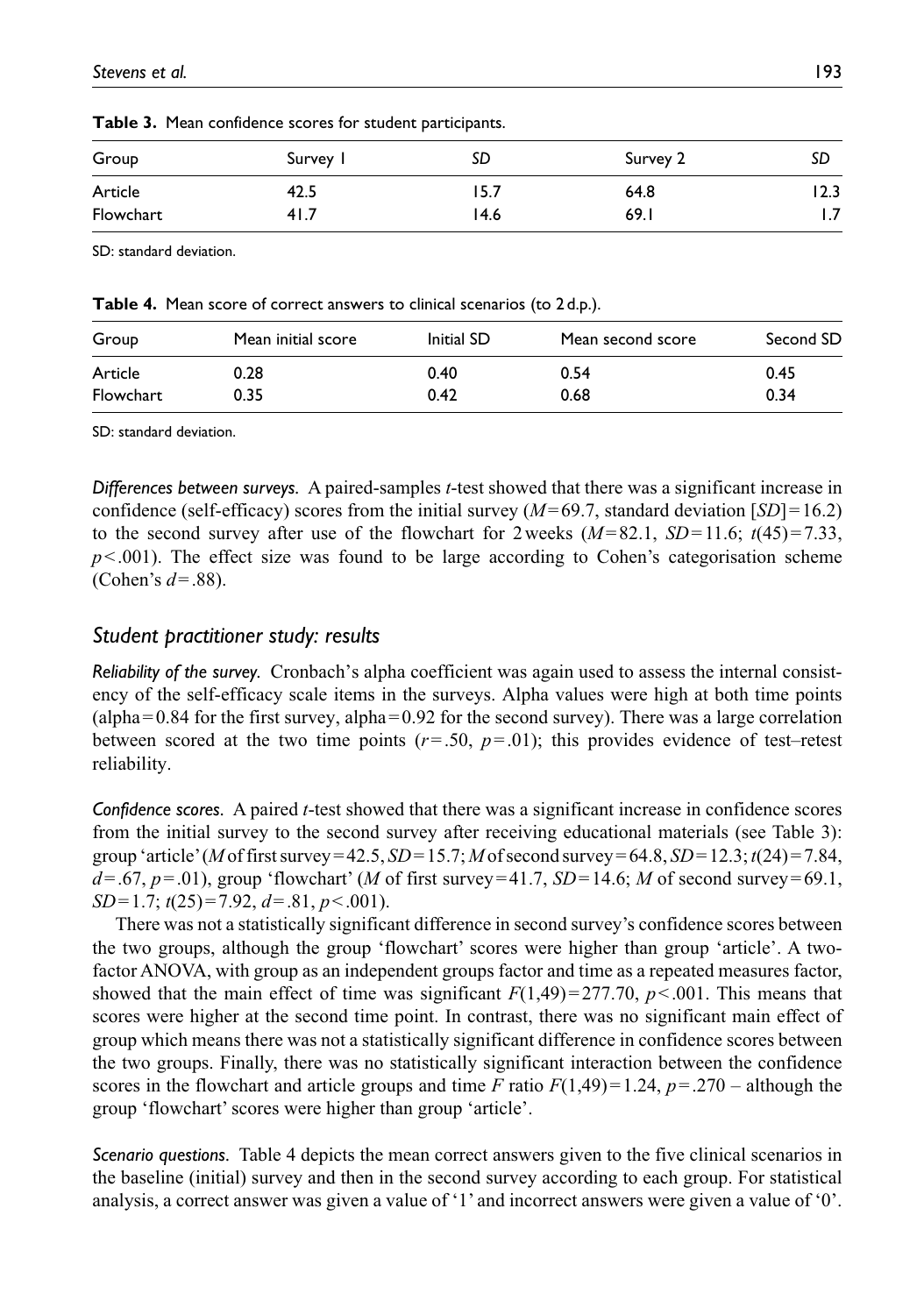A mixed-measures two-factor ANOVA was run to compare the main effects of time and group and the interaction between the factors. The main effect of time yielded was significant  $F(1,49)=85.43, p<.001$  indicating the number of correct answers was higher at the second time point. However, there was no significant interaction effect with the two groups (group 'article' and group 'flowchart')  $F(1,49) = 1.39$ ,  $p = .245$ , but there was a significant difference between groups  $F(1,49)=4.12$ ,  $p=.48$ . An independent *t*-test also showed that there was a significant difference between the two group's answers in the second survey: group 'flowchart' answered significantly more correctly than group 'article'  $t(24)=2.21, p=.03$ .

# **Discussion**

A novel flowchart outlining advice on diet increased the self-efficacy to give dietary advice to patients with AMD among samples of qualified and student eye care practitioners. In addition, student practitioners given the flowchart made more correct decisions for hypothetical clinical scenarios than student practitioners given AREDS information.

## *Qualified eye care practitioners*

The qualified eye care practitioners felt more confident giving nutrition advice to AMD patients after using the flowchart for 2 weeks. This is regardless of the gender or age of the participant, or number of years practising. Qualified practitioners gave positive feedback about the flowchart and felt that it had enhanced their clinical practise skills. The results from this study replicate those of past studies showing that using a clinical decision aid can boost health professional's self-efficacy in making clinical decisions (Phansalkara, Weir, Morrisa, & Warner, 2008). In a study investigating GP's attitudes towards using guidelines, participants responded best to guidelines in a flowchart format, no more than two sides of A4 paper (Watkins, Harvey, Langley, Grey, & Faulkner, 1999). This result has been found to occur in patient decision aids (PDAs) also – improvements were seen in knowledge and decisional self-efficacy (Bailey et al., 2016). Overall, the flowchart has been shown to be a useful tool in a qualified eye care practitioner population.

## *Student practitioners*

Student optometric practitioners feel more confident giving nutrition advice after having received either generic clinical information or after using the flowchart. While those using the flowchart reported higher self-efficacy scores than those who received the continuing education article, this difference was not statistically significant. This may reflect a lack of power in this analysis, due to the sample size, or that receiving information after the clinical scenario task, which was challenging, makes student practitioners feel more confident. Nevertheless, receiving the flowchart led to participants making more correct decisions receiving the article. Impressively, flowchart participants appeared to improve the most at the hardest scenarios. It was apparent that the clinical scenario tasks appeared to vary in difficulty – scenario three had much fewer correct answers in the first survey overall (2% with group flowchart, 0% with group article) when compared to scenario four (88.2% both groups flowchart and article). Once the participants had received their educational materials, Group 'article' increased the average correct responses in scenario three to 8%, but group 'flowchart' increased the average correct responses to 57.7% – this is a 25-fold increase. Group 'flowchart' appeared to have performed best at the tasks which were the hardest.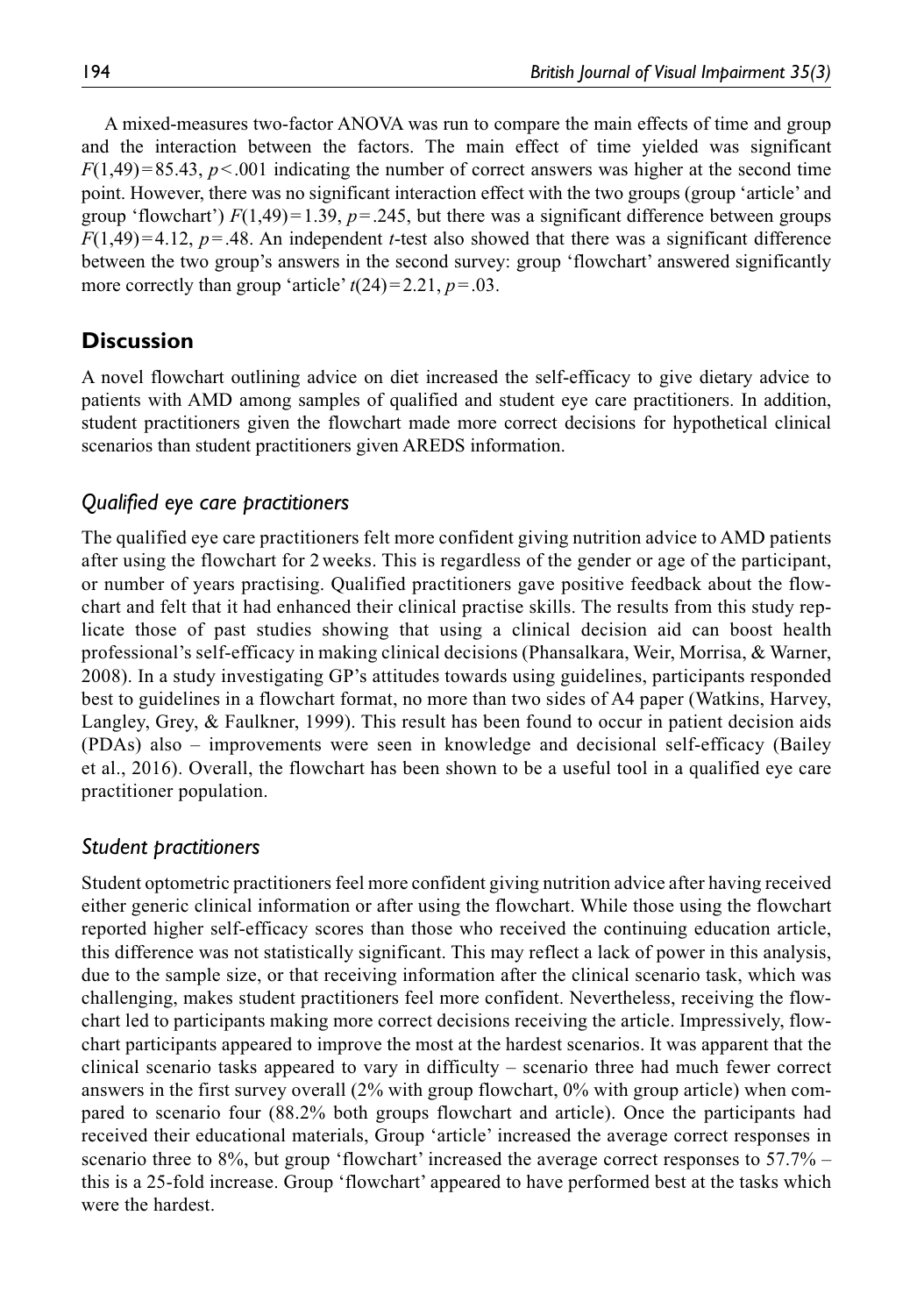## *Study strengths and weaknesses*

This study has a number of strengths. First, by showing that the flowchart boosted self-efficacy in two groups, we are confident that this decision aid has the potential to increase self-efficacy in different groups. By collecting data from qualified practitioner study, we were able to evaluate the impact of the flowchart in the real world. Finally, the clinical scenarios were a good method for determining increased knowledge at a specific time – scenarios are used to teach students about clinical practice; improving their performance is a good marker for success in clinical decision making – and were useful as it was only possible to get the participants together once. This shows that the effects of the flowchart are generalisable. We acknowledge that as well as these strengths this study also has a number of weaknesses. Some qualified practitioners dropped out from the study, despite having three email reminders. In the course of busy clinical practice, it may be that a greater incentive was required to encourage completion of the study. In addition, this was an opportunistic sample – we did not know how many participants would respond to the two advertisements, so we set restrictions on the time period that a potential participant could respond with interest. The sample size is relatively small, as it was an opportunistic sample – it was logistically difficult for all students in the year group to attend due to timetable variations.

## **Conclusion**

Overall, the flowchart has proved to be useful in boosting the self-efficacy of both qualified practitioners and student practitioners, as well as improving clinical decisions made by student practitioners. The current results show that a brief, low-cost, clinical decision aid can boost self-efficacy and improve clinical decision making.

#### **Declaration of conflicting interests**

The author(s) declared no potential conflicts of interest with respect to the research, authorship, and/or publication of this article.

#### **Funding**

The author(s) received no financial support for the research, authorship, and/or publication of this article.

#### **References**

Age-Related Eye Disease Study Research Group. (2001). A randomized, placebo-controlled, clinical trial of high-dose supplementation with vitamins C and E, beta carotene, and zinc for age-related macular degeneration and vision loss: AREDS report no. 8. *Archives of Ophthalmology*, *119*, 1417–1436.

Age-Related Eye Disease Study 2. (2013, May 19). What does it mean in practice? *Optician*, p. 20.

- Bailey, R. A., Pfiefer, M., Shillington, A. C., Harshaw, Q., Funnell, M. M., VanWingen, J., & Col, N. (2016). Effect of a patient decision aid (PDA) for type 2 diabetes on knowledge, decisional self-efficacy, and decisional conflict. *BMC Health Services Research*, *16*, Article 10.
- Beatty, S., Nolan, J., Kavanagh, H., & O'Donovan, O. (2004). Macular pigment optical density and its relationship with serum and dietary levels of lutein and zeaxanthin. *Archives of Biochemistry and Biophysics*, *430*, 70–76.
- Chapin, J. R., Coleman, G., & Varner, E. (2011). Yes we can! Improving medical screening for intimate partner violence through self-efficacy. *Journal of Injury & Violence Research*, *3*, 19–23.
- Chew, E. Y., Clemon, T. E., SanGiovanni, J. P., Danis, R., Ferris, F. L., Elman, M., . . . Speduto, R. (2013). Lutein plus zeaxanthin and omega-3 fatty acids for age-related macular degeneration the age-related eye disease study 2 (AREDS2) randomized clinical trial. *Journal of the American Medical Association*, *309*, 2005–2015.